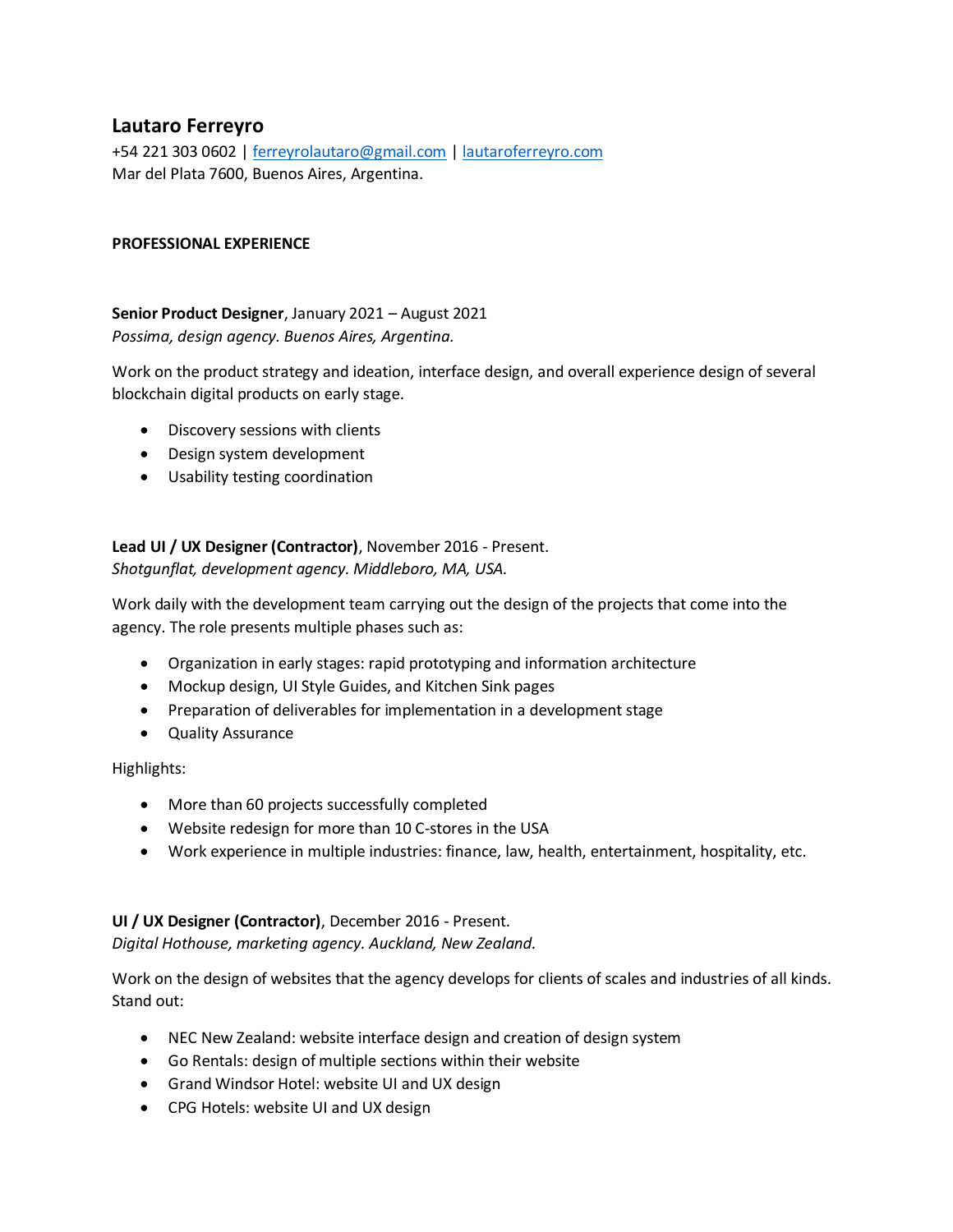#### **Web Designer and Web Developer (Contractor)**, December 2018 - 2020.

*Ambition, marketing agency. Buenos Aires, Argentina.*

Created institutional websites, e-commerce and landing pages using WordPress as the core CMS.

Was in charge of the configuration, maintenance, and administration of the agency's server through the use of WHM and cPanel.

## **EDUCATION**

#### **Institutional**

- *Universidad Nacional de La Plata* **Visual Communication Design**, 2008 – 2011
- *Albert Thomas High School* **MMO, Architecture**, 2002 – 2007

#### **Courses**

- *Udemy* **Microcopy & UX Writing: The Complete Course**, 2022
- *Interaction Design Foundation* **Service Design: How to Design Integrated Service Experiences**, 2021
- *Udemy* **The Complete Javascript Course**, 2020
- *Universidad Técnica Nacional* **Project Management Basics**, 2016
- *Synergia* **Social Media Expert**, 2015
- *Laura Chuburu Studio* **HTML5 and CSS3 Development**, 2010

#### **SKILLS**

User interface and user experience design Interaction design Usability testing HTML, CSS, SASS, JS Graphic design